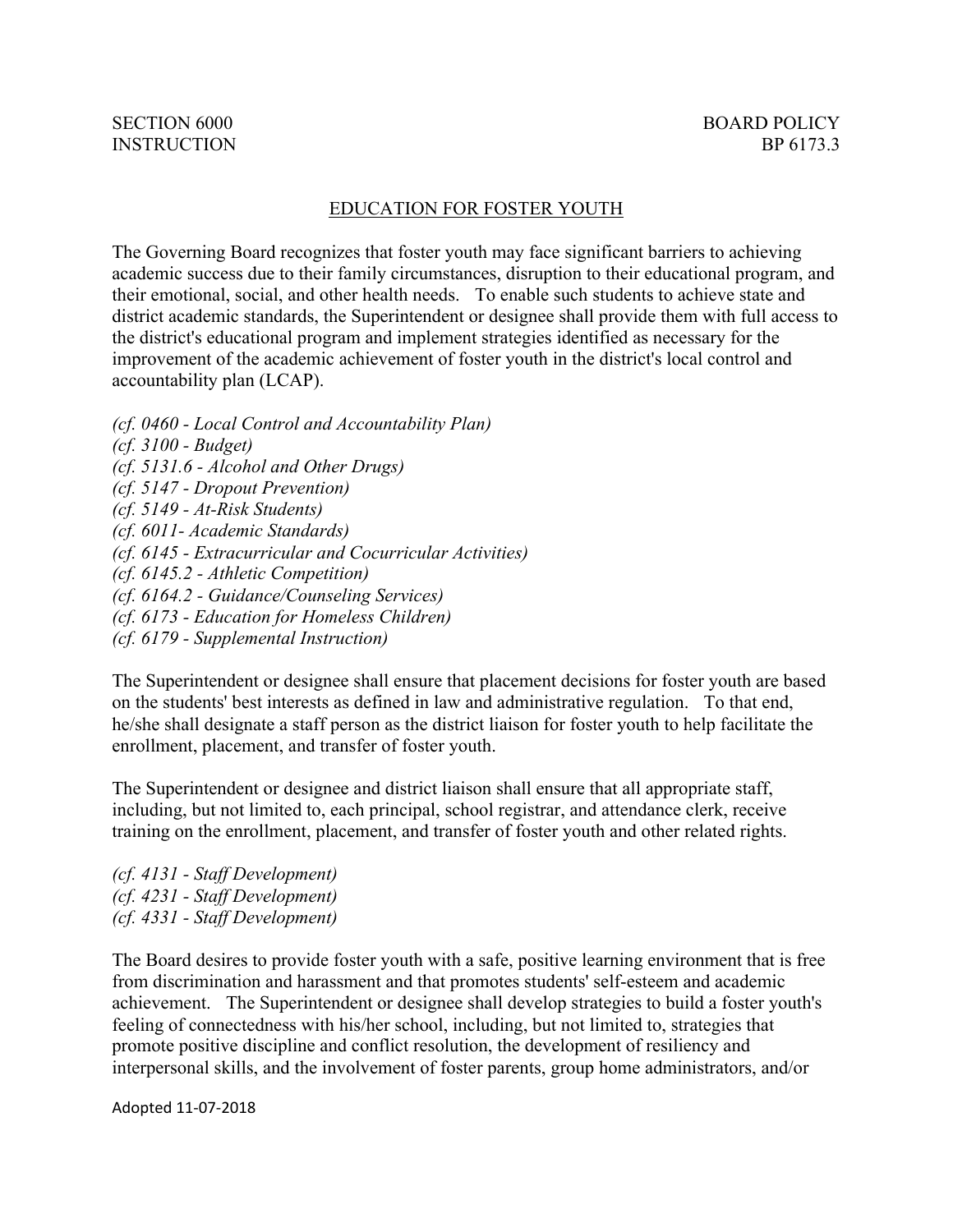other caretakers in school programs and activities.

*(cf. 0410 - Nondiscrimination in District Programs and Activities) (cf. 0450 - Comprehensive Safety Plan) (cf. 5131 - Conduct) (cf. 5131.2 - Bullying) (cf. 5137 - Positive School Climate) (cf. 5138 - Conflict Resolution/Peer Mediation) (cf. 5145.3 - Nondiscrimination/Harassment) (cf. 5145.9 - Hate-Motivated Behavior) (cf. 6020 - Parent Involvement)*

To address the needs of foster youth and help ensure the maximum utilization of available funds, the Superintendent or designee shall collaborate with local agencies and officials including, but not limited to, the county placing agency, social services, probation officers, and juvenile court officers. The Superintendent or designee shall explore the feasibility of entering into agreements with these groups to coordinate services and protect the rights of foster youth.

*(cf. 1020 - Youth Services)*

At least annually and in accordance with the established timelines, the Superintendent or designee shall report to the Board on the outcomes for foster youth regarding the goals and specific actions identified in the LCAP, including, but not limited to, school attendance, student achievement test results, promotion and retention rates by grade level, graduation rates, and suspension/expulsion rates. As necessary, evaluation data shall be used to determine and recommend revisions to the LCAP for improving or increasing services for foster youth.

*(cf. 0500 - Accountability) (cf. 5123 - Promotion/Acceleration/Retention) (cf. 5144.1 - Suspension and Expulsion/Due Process) (cf. 5144.2 - Suspension and Expulsion/Due Process (Students with Disabilities)) (cf. 6162.51 - State Academic Achievement Tests) (cf. 6162.52 - High School Exit Examination)*

Legal Reference:

### EDUCATION CODE

32228-32228.5 Student safety and violence prevention 42238.01-42238.07 Local control funding formula 42920-42925 Foster children educational services 48645-48646 Juvenile court schools 48850-48859 Educational placement of students residing in licensed children's institutions 48915.5 Suspension and expulsion; students with disabilities, including foster youth 48918.1 Notice of expulsion hearing for foster youth 49061 Student records

Adopted 11-07-2018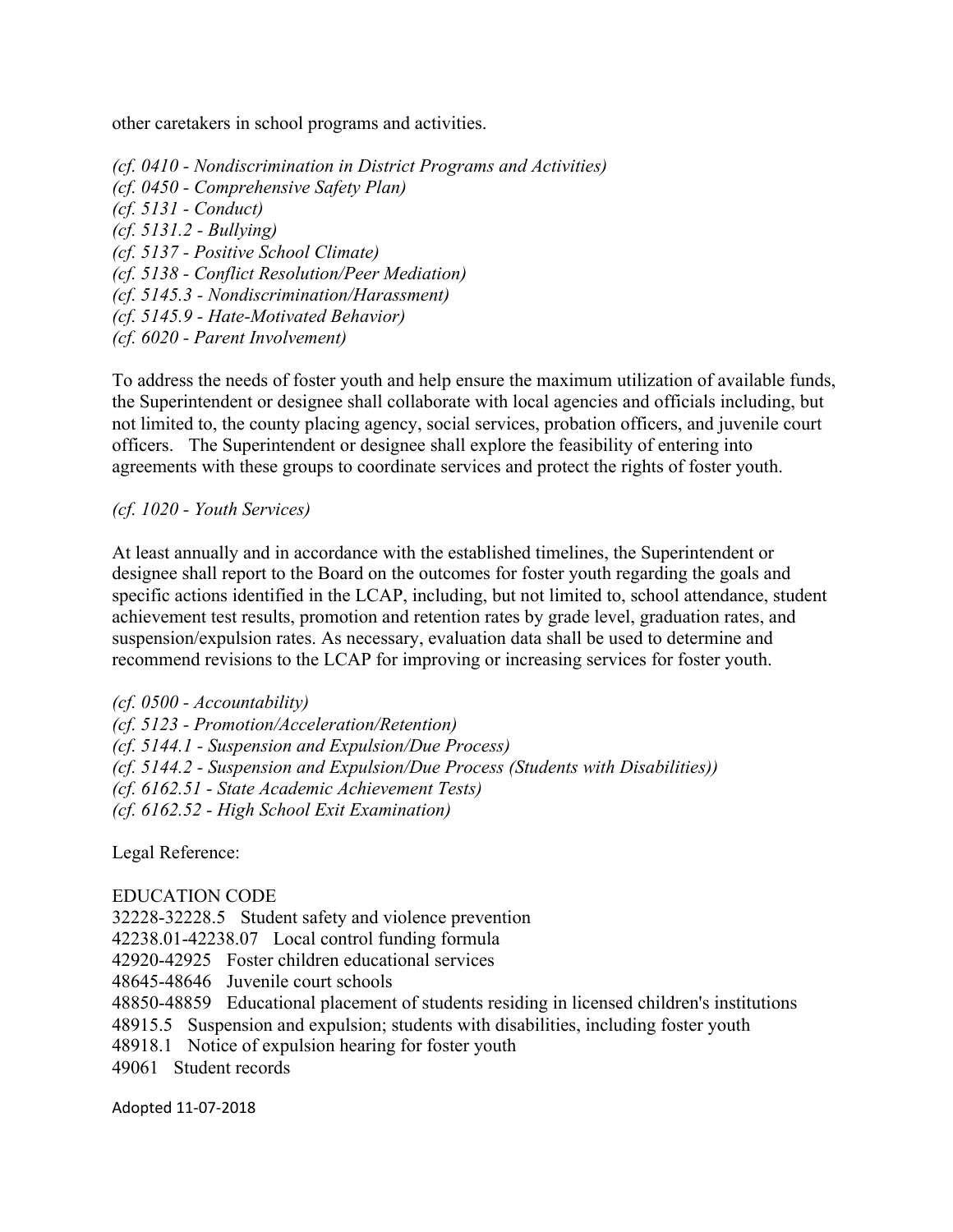- 49069.5 Foster care students, transfer of records
- 49076 Access to student records
- 51225.1 Exemption from district graduation requirements
- 51225.2 Pupil in foster care defined; acceptance of coursework, credits, retaking of course
- 51225.3 High school graduation
- 52060-52077 Local control and accountability plan
- 56055 Rights of foster parents in special education
- 60851 High school exit examination

# HEALTH AND SAFETY CODE

- 1522.41 Training and certification of group home administrators
- 1529.2 Training of licensed foster parents
- 120341 Foster youth: school placement: immunization records

# WELFARE AND INSTITUTIONS CODE

- 300 Children subject to jurisdiction
- 309 Investigation and release of child
- 317 Appointment of legal counsel
- 361 Limitations on parental or guardian control
- 366.27 Educational decision by relative providing living arrangements
- 602 Minors violating law; ward of court
- 726 Limitations on parental or guardian control
- 727 Order of care, ward of court
- 16000-16014 Foster care placement
- UNITED STATES CODE, TITLE 20
- 1415 Procedural safeguards; placement in alternative educational setting
- UNITED STATES CODE, TITLE 29
- 794 Rehabilitation Act of 1973, Section 504
- UNITED STATES CODE, TITLE 42
- 670-679b Federal assistance for foster care programs
- 11431-11435 McKinney-Vento Homeless Assistance Act

Management Resources:

### CSBA PUBLICATIONS

Educating Foster Youth: Best Practices and Board Considerations, Policy Brief, March 2008 AMERICAN BAR ASSOCIATION PUBLICATIONS

Mythbusting: Breaking Down Confidentiality and Decision-Making Barriers to Meet the

Education Needs of Children in Foster Care, 2005

CALIFORNIA CHILD WELFARE COUNCIL

Partial Credit Model Policy and Practice Recommendations

CITIES, COUNTIES AND SCHOOLS PARTNERSHIP PUBLICATIONS

Our Children: Emancipating Foster Youth, A Community Action Guide